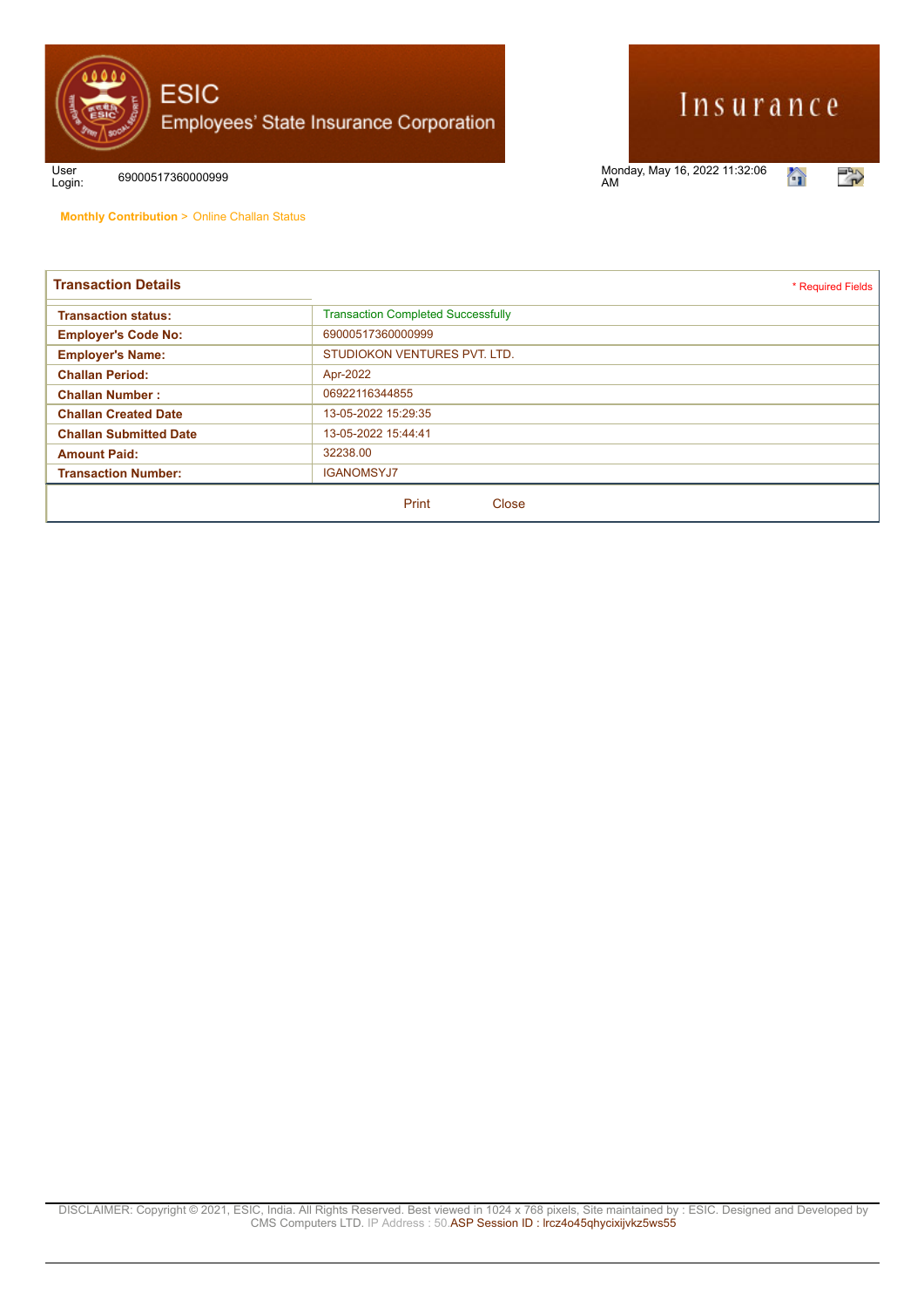

## Employees' State Insurance Corporation

Contribution History Of 69000517360000999 for Apr2022

| <b>Total IP Contribution</b><br><b>Total Employer Contribution</b> |                   | <b>Total Contribution</b> |                             | <b>Total Government Contribution</b> |                       |                              | <b>Total Monthly Wages</b> |                          |  |
|--------------------------------------------------------------------|-------------------|---------------------------|-----------------------------|--------------------------------------|-----------------------|------------------------------|----------------------------|--------------------------|--|
| 26,181.00<br>6,057.00                                              |                   |                           | 32,238.00                   |                                      | 0.00                  |                              |                            | 805,539.00               |  |
| SNo.                                                               | <b>Is Disable</b> | <b>IP Number</b>          | <b>IP Name</b>              |                                      | No. Of<br><b>Days</b> | <b>Total</b><br><b>Wages</b> | IP<br>Contribution         | Reason                   |  |
| 1                                                                  |                   | 6926568079                | <b>DINESH GUPTA</b>         |                                      | 30                    | 26672.00                     | 201.00                     | $\blacksquare$           |  |
| $\overline{2}$                                                     |                   | 6926568094                | AWADHESH GUPTA              |                                      | 30                    | 27405.00                     | 206.00                     | $\overline{\phantom{a}}$ |  |
| 3                                                                  |                   | 6926568114                | JITENDRA KUMAR GUPTA        |                                      | 30                    | 20727.00                     | 156.00                     | $\overline{\phantom{a}}$ |  |
| 4                                                                  |                   | 6926568159                | <b>SHRI KANT KUMAR</b>      |                                      | 30                    | 28307.00                     | 213.00                     | $\overline{\phantom{a}}$ |  |
| 5                                                                  |                   | 6926568271                | <b>BHARAT SHARMA</b>        |                                      | 30                    | 29561.00                     | 222.00                     | $\overline{\phantom{a}}$ |  |
| 6                                                                  |                   | 6926568825                | <b>LALJEE SHARMA</b>        |                                      | 30                    | 22801.00                     | 171.00                     | $\overline{\phantom{a}}$ |  |
| $\overline{7}$                                                     |                   | 6926568858                | RAJEEV SHARMA               |                                      | 30                    | 26852.00                     | 202.00                     | $\overline{\phantom{a}}$ |  |
| 8                                                                  |                   | 6926569163                | <b>SANJAY SHARMA</b>        |                                      | 30                    | 38027.00                     | 286.00                     | $\overline{\phantom{a}}$ |  |
| 9                                                                  |                   | 6926649213                | <b>DINESH JADAB</b>         |                                      | 30                    | 28564.00                     | 215.00                     | $\overline{\phantom{a}}$ |  |
| 10                                                                 |                   | 6926649425                | <b>ANIL GOND</b>            |                                      | 30                    | 22387.00                     | 168.00                     | $\blacksquare$           |  |
| 11                                                                 |                   | 6926649488                | <b>SHAILESH KUMAR GUPTA</b> |                                      | 30                    | 24669.00                     | 186.00                     | $\overline{\phantom{a}}$ |  |
| 12                                                                 |                   | 6926752864                | <b>JAI SINGH</b>            |                                      | 30                    | 25702.00                     | 193.00                     | $\overline{\phantom{a}}$ |  |
| 13                                                                 |                   | 6926853594                | <b>VINAY KUMAR</b>          |                                      | 30                    | 21156.00                     | 159.00                     | $\overline{\phantom{a}}$ |  |
| 14                                                                 |                   | 6926965401                | <b>PRAMOD KUMAR</b>         |                                      | 30                    | 19437.00                     | 146.00                     | $\blacksquare$           |  |
| 15                                                                 |                   | 6927044780                | <b>ARVIND SHARMA</b>        |                                      | 30                    | 24849.00                     | 187.00                     | $\overline{\phantom{a}}$ |  |
| 16                                                                 |                   | 6927044968                | <b>RANJIT MISTRI</b>        |                                      | 30                    | 26254.00                     | 197.00                     | $\overline{\phantom{a}}$ |  |
| 17                                                                 |                   | 6927045038                | <b>GIRJA SHANKAR</b>        |                                      | 30                    | 27272.00                     | 205.00                     | $\blacksquare$           |  |
| 18                                                                 |                   | 6927045082                | PANNELAL GUPTA              |                                      | 30                    | 39367.00                     | 296.00                     | $\overline{\phantom{a}}$ |  |
| 19                                                                 |                   | 6927130623                | <b>DHARMPAL</b>             |                                      | 27                    | 18778.00                     | 141.00                     | $\overline{\phantom{a}}$ |  |

11:33:37AM